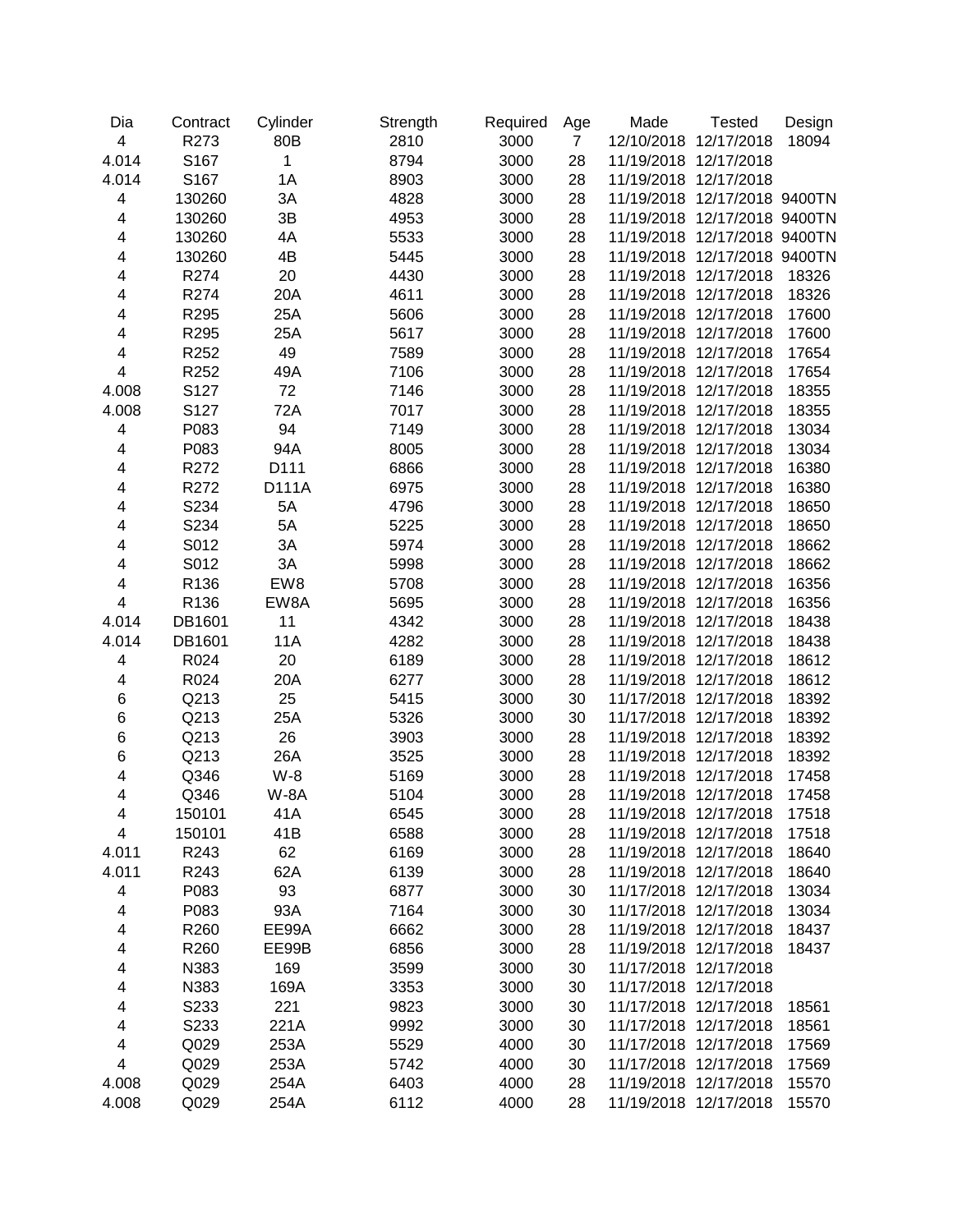| 4                                                  | Q297       | 191A          | 5166  | 3000 | 28 | 11/19/2018 12/17/2018 |                              | 16475          |
|----------------------------------------------------|------------|---------------|-------|------|----|-----------------------|------------------------------|----------------|
| $\overline{\mathbf{4}}$                            | Q297       | 191A          | 5338  | 3000 | 28 | 11/19/2018            | 12/17/2018                   | 16475          |
| $\overline{\mathbf{4}}$                            | Q030       | 340A          | 5200  | 3000 | 28 | 11/19/2018            | 12/17/2018                   | 16455          |
| 4                                                  | Q030       | 340A          | 4766  | 3000 | 28 | 11/19/2018            | 12/17/2018                   | 16455          |
| 4                                                  | P079       | 358           | 5727  | 3000 | 28 | 11/19/2018            | 12/17/2018                   | 16272          |
| 4                                                  | P079       | 358A          | 5311  | 3000 | 28 | 11/19/2018 12/17/2018 |                              | 16272          |
| 4                                                  | P230       | 1166          | 5229  | 3000 | 28 | 11/19/2018 12/17/2018 |                              | 17279          |
| 4                                                  | P230       | 1166A         | 5138  | 3000 | 28 | 11/19/2018 12/17/2018 |                              | 17279          |
| 4                                                  | 130260     | 5A            | 5149  | 3000 | 28 |                       | 11/20/2018 12/18/2018 9400TN |                |
| $\overline{\mathbf{4}}$                            | 130260     | 5B            | 5093  | 3000 | 28 |                       | 11/20/2018 12/18/2018 9400TN |                |
| 4.011                                              | S182       | 9ARK          | 13535 | 7000 | 28 | 11/20/2018 12/18/2018 |                              | 18500          |
| 4.011                                              | S182       | 9ARK          | 12742 | 7000 | 28 | 11/20/2018 12/18/2018 |                              | 18500          |
| 4                                                  | S924       | 16            | 9124  | 3000 | 28 | 11/20/2018 12/18/2018 |                              | 16620          |
| 4                                                  | S924       | 16A           | 7999  | 3000 | 28 | 11/20/2018 12/18/2018 |                              | 16620          |
| $\overline{\mathbf{4}}$                            | R252       | 50            | 3324  | 3000 | 28 | 11/20/2018 12/18/2018 |                              | 17654          |
| $\overline{\mathbf{4}}$                            | R252       | 50A           | 3996  | 3000 | 28 | 11/20/2018 12/18/2018 |                              | 17654          |
| $\overline{\mathbf{4}}$                            | S184       | 2A            | 5516  | 3000 | 28 | 11/20/2018 12/18/2018 |                              | 18190          |
| $\overline{\mathbf{4}}$                            | S184       | 2A            | 5778  | 3000 | 28 | 11/20/2018            | 12/18/2018                   | 18190          |
| $\overline{\mathbf{4}}$                            | P083       | 95            | 6241  | 3000 | 28 | 11/20/2018            | 12/18/2018                   | 13034          |
| $\overline{\mathbf{4}}$                            | P083       | 95A           | 6638  | 3000 | 28 | 11/20/2018            | 12/18/2018                   | 13034          |
| 4                                                  | R272       | D112          | 7762  | 3000 | 28 | 11/20/2018            | 12/18/2018                   | 16380          |
| 4                                                  | R272       | D112A         | 8057  | 3000 | 28 | 11/20/2018            | 12/18/2018                   | 16380          |
| 4                                                  | S234       | 6A            | 5283  | 3000 | 28 | 11/20/2018            | 12/18/2018                   | 18650          |
| 4                                                  | S234       | 6A            | 5016  | 3000 | 28 | 11/20/2018 12/18/2018 |                              | 18650          |
| 4.008                                              | Q346       | $W-9$         | 6283  | 3000 | 28 | 11/20/2018 12/18/2018 |                              | 17458          |
| 4.008                                              | Q346       | W-9A          | 6381  | 3000 | 28 | 11/20/2018 12/18/2018 |                              | 17458          |
| 4.008                                              | Q346       | $W-10$        | 3984  | 3000 | 28 | 11/20/2018 12/18/2018 |                              | 17458          |
| $\overline{\mathbf{4}}$                            | Q346       | <b>W-10A</b>  | 3714  | 3000 | 28 | 11/20/2018 12/18/2018 |                              | 17458          |
| $\overline{\mathbf{4}}$                            | S081       | 12            | 8547  | 3500 | 28 | 11/20/2018 12/18/2018 |                              | 18214          |
| 4                                                  | S081       | 12A           | 8576  | 3500 | 28 | 11/20/2018 12/18/2018 |                              | 18214          |
| $\overline{\mathbf{4}}$                            | DB1601     | 12            | 6176  | 3000 | 28 | 11/20/2018 12/18/2018 |                              | 18437          |
| 4                                                  | DB1601     | 12A           | 6067  | 3000 | 28 | 11/20/2018 12/18/2018 |                              | 18437          |
| $\overline{\mathbf{4}}$                            | R078       | 15            | 5955  | 3000 | 28 | 11/20/2018            | 12/18/2018                   | 18529          |
| $\overline{\mathbf{4}}$                            | R078       | 15A           | 5534  | 3000 | 28 | 11/20/2018            | 12/18/2018                   | 18529          |
| $\overline{\mathbf{4}}$                            | S233       | 317B          | 5598  | 3000 | 1  | 12/17/2018            | 12/18/2018                   | 18668          |
| $\overline{\mathbf{4}}$                            | S233       | 317C          | 6065  | 3000 | 1  | 12/17/2018 12/18/2018 |                              | 18668          |
| 4                                                  | R220       | 20            | 5774  | 3000 | 28 | 11/20/2018 12/18/2018 |                              | 15524          |
| 4                                                  | R220       | 20A           | 5344  | 3000 | 28 | 11/20/2018            | 12/18/2018                   | 15524          |
| 4.008                                              | R024       | 21            | 6372  | 3000 | 28 | 11/20/2018 12/18/2018 |                              | 18612          |
| 4.008                                              | R024       | 21A           | 6111  | 3000 | 28 | 11/20/2018 12/18/2018 |                              | 18612          |
| 6                                                  | Q213       | 27            | 4540  | 3000 | 28 | 11/20/2018 12/18/2018 |                              | 18392          |
| 6                                                  | Q213       | 27A           | 4694  | 3000 | 28 | 11/20/2018 12/18/2018 |                              | 18392          |
| 4                                                  | <b>DZA</b> | 46            | 6700  | 3000 | 28 | 11/20/2018 12/18/2018 |                              | 5062A          |
| 4                                                  | <b>DZA</b> | 46A           | 6857  | 3000 | 28 | 11/20/2018 12/18/2018 |                              | 5062A          |
| 4                                                  | R243       | 63            | 6473  | 3000 | 28 | 11/20/2018 12/18/2018 |                              | 18640          |
| 4                                                  | R243       | 63A           | 6217  | 3000 | 28 | 11/20/2018 12/18/2018 |                              | 18640          |
|                                                    |            |               |       |      |    | 11/20/2018 12/18/2018 |                              |                |
| 4<br>$\overline{\mathbf{4}}$                       | R273       | 74            | 6627  | 3000 | 28 | 11/20/2018 12/18/2018 |                              | 18094<br>18094 |
|                                                    | R273       | 74A           | 6319  | 3000 | 28 |                       |                              |                |
| 4                                                  | P083       | 96            | 7833  | 3000 | 28 | 11/20/2018 12/18/2018 |                              | 13034          |
| $\overline{\mathbf{4}}$<br>$\overline{\mathbf{4}}$ | P083       | 96A           | 7240  | 3000 | 28 | 11/20/2018            | 12/18/2018                   | 13034          |
|                                                    | R260       | <b>IR100A</b> | 4755  | 3000 | 28 | 11/20/2018 12/18/2018 |                              | 18293          |
| 4                                                  | R260       | <b>IR100B</b> | 4774  | 3000 | 28 | 11/20/2018 12/18/2018 |                              | 18293          |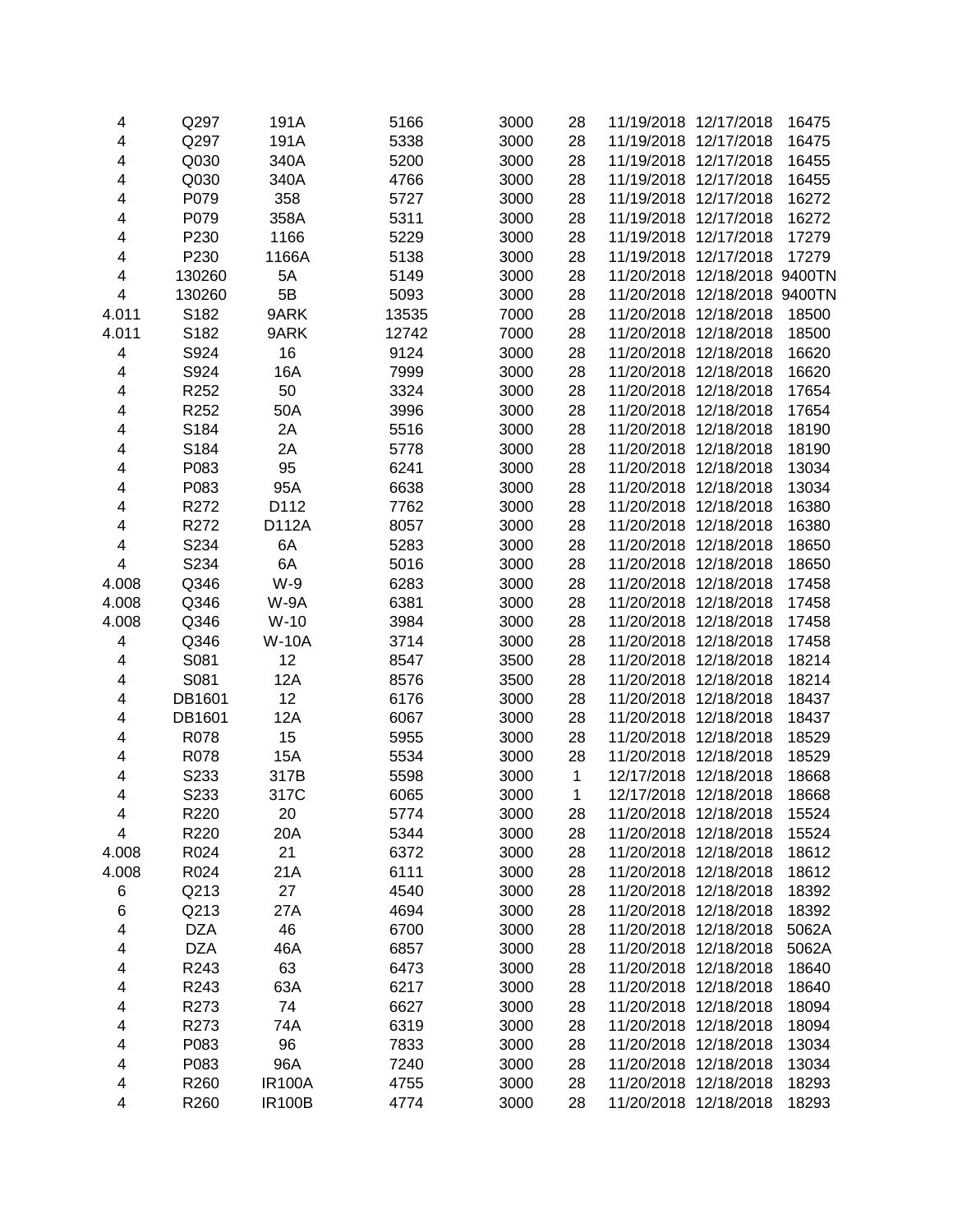| 4.014                   | Q076   | 182A           | 6777 | 3000 | 28             | 11/20/2018 12/18/2018        |                              | 16225 |
|-------------------------|--------|----------------|------|------|----------------|------------------------------|------------------------------|-------|
| 4.014                   | Q076   | 182A           | 6201 | 3000 | 28             | 11/20/2018 12/18/2018        |                              | 16225 |
| 4                       | Q297   | 193A           | 6097 | 3000 | 28             | 11/20/2018 12/18/2018        |                              | 16475 |
| $\overline{\mathbf{4}}$ | Q297   | 193A           | 5988 | 3000 | 28             | 11/20/2018 12/18/2018        |                              | 16475 |
| $\overline{\mathbf{4}}$ | Q076   | 292A           | 4116 | 3000 | 28             | 11/20/2018 12/18/2018        |                              | 17181 |
| 4                       | Q076   | 292A           | 4475 | 3000 | 28             | 11/20/2018 12/18/2018        |                              | 17181 |
| 4                       | Q218   | 200            | 6464 | 3000 | 28             | 11/20/2018 12/18/2018        |                              | 18665 |
| 4                       | Q218   | 200A           | 6231 | 3000 | 28             | 11/20/2018 12/18/2018        |                              | 18665 |
| 4                       | P079   | 359            | 6540 | 3000 | 28             | 11/20/2018 12/18/2018        |                              | 16272 |
| 4                       | P079   | 359A           | 6440 | 3000 | 28             | 11/20/2018 12/18/2018        |                              | 16272 |
| 4                       | S905   | $\overline{2}$ | 4787 | 3000 | 28             | 11/21/2018 12/19/2018        |                              | 17280 |
| 4                       | S905   | 2A             | 4774 | 3000 | 28             | 11/21/2018 12/19/2018        |                              | 17280 |
| 4.011                   | 130260 | 6A             | 5324 | 3000 | 28             | 11/21/2018 12/19/2018 9400TN |                              |       |
| 4.011                   | 130260 | 6B             | 5602 | 3000 | 28             |                              | 11/21/2018 12/19/2018 9400TN |       |
| 4                       | S292   | 3D             | 5568 | 3000 | 14             | 12/5/2018                    | 12/19/2018                   | 18599 |
| 4                       | S292   | 3E             | 5872 | 3000 | 14             | 12/5/2018                    | 12/19/2018                   | 18599 |
| 4                       | S032   | 14C            | 5343 | 3000 | $\overline{7}$ | 12/12/2018 12/19/2018        |                              | 16440 |
| 4                       | R273   | 81D            | 2513 | 3000 | $\overline{7}$ | 12/12/2018 12/19/2018        |                              | 18094 |
| 4                       | Q346   | $W-11$         | 6919 | 3000 | 28             | 11/21/2018 12/19/2018        |                              | 17458 |
| 4                       | Q346   | <b>W-11A</b>   | 6893 | 3000 | 28             | 11/21/2018 12/19/2018        |                              | 17458 |
| 4                       | R136   | EW8-1          | 5414 | 3000 | 28             | 11/21/2018 12/19/2018        |                              | 16356 |
| 4                       | R136   | <b>EW8-1A</b>  | 5284 | 3000 | 28             | 11/21/2018 12/19/2018        |                              | 16356 |
| 4                       | DB1601 | 17B            | 3374 | 3000 | $\overline{7}$ | 12/12/2018 12/19/2018        |                              | 18437 |
| 4                       | R220   | 26B            | 3681 | 3000 | $\overline{7}$ | 12/12/2018 12/19/2018        |                              | 15524 |
| 4                       | Q172   | 90B            | 2445 | 3000 | $\overline{7}$ | 12/12/2018 12/19/2018        |                              | 16490 |
| 4.014                   | S233   | 318B           | 2979 | 3000 | 1              | 2/18/2018                    | 12/19/2018                   | 18668 |
| 4.014                   | S233   | 318C           | 2569 | 3000 | 1              | 2/18/2018                    | 12/19/2018                   | 18668 |
| 4                       | S032   | 8              | 5233 | 3000 | 28             | 11/21/2018 12/19/2018        |                              | 16440 |
| 4                       | S032   | 8A             | 5149 | 3000 | 28             | 11/21/2018 12/19/2018        |                              | 16440 |
| 4                       | R078   | 16             | 5489 | 3000 | 28             | 11/21/2018 12/19/2018        |                              | 18529 |
| 4                       | R078   | 16A            | 5407 | 3000 | 28             | 11/21/2018 12/19/2018        |                              | 18529 |
| 4                       | R280   | 26             | 5184 | 3000 | 28             | 11/21/2018 12/19/2018        |                              | 15498 |
| 4                       | R280   | 26A            | 5119 | 3000 | 28             | 11/21/2018 12/19/2018        |                              | 15498 |
| $\overline{\mathbf{4}}$ | R252   | 51             | 7471 | 3000 | 28             | 11/21/2018 12/19/2018        |                              | 17654 |
| $\overline{\mathbf{4}}$ | R252   | 51A            | 7413 | 3000 | 28             | 11/21/2018 12/19/2018        |                              | 17654 |
| 4                       | R273   | 75             | 4599 | 3000 | 28             | 11/21/2018 12/19/2018        |                              | 18094 |
| 4                       | R273   | 75A            | 4573 | 3000 | 28             | 11/21/2018                   | 12/19/2018                   | 18094 |
| 4.008                   | R273   | 76             | 5563 | 3000 | 28             | 11/21/2018 12/19/2018        |                              | 18094 |
| 4.008                   | R273   | 76A            | 5475 | 3000 | 28             | 11/21/2018 12/19/2018        |                              | 18094 |
| 4                       | Q172   | 88             | 3888 | 3000 | 28             | 11/21/2018 12/19/2018        |                              | 16790 |
| 4                       | Q172   | 88A            | 4184 | 3000 | 28             | 11/21/2018 12/19/2018        |                              | 16790 |
| 4                       | Q172   | 88B            | 4111 | 3000 | 28             | 11/21/2018 12/19/2018        |                              | 16790 |
| 4                       | Q172   | 88C            | 4224 | 3000 | 28             | 11/21/2018 12/19/2018        |                              | 16790 |
| 4                       | R260   | <b>IR101A</b>  | 5878 | 3000 | 28             | 11/21/2018 12/19/2018        |                              | 18293 |
| 4                       | R260   | <b>IR101B</b>  | 5624 | 3000 | 28             | 11/21/2018 12/19/2018        |                              | 18293 |
| 4                       | Q297   | 192A           | 7454 | 3000 | 28             | 11/21/2018 12/19/2018        |                              | 16475 |
| 4                       | Q297   | 192A           | 7916 | 3000 | 28             | 11/21/2018 12/19/2018        |                              | 16475 |
| 4                       | Q029   | 255A           | 5305 | 3000 | 28             | 11/21/2018 12/19/2018        |                              | 17566 |
| 4                       | Q029   | 255A           | 5095 | 3000 | 28             | 11/21/2018 12/19/2018        |                              | 17566 |
| 4.014                   | Q030   | 341A           | 5197 | 3000 | 28             | 11/21/2018 12/19/2018        |                              | 16455 |
| 4.014                   | Q030   | 341A           | 5167 | 3000 | 28             | 11/21/2018 12/19/2018        |                              | 16455 |
| $\overline{\mathbf{4}}$ | O079   | 360            | 6512 | 3000 | 28             | 11/21/2018 12/19/2018        |                              | 16267 |
|                         |        |                |      |      |                |                              |                              |       |